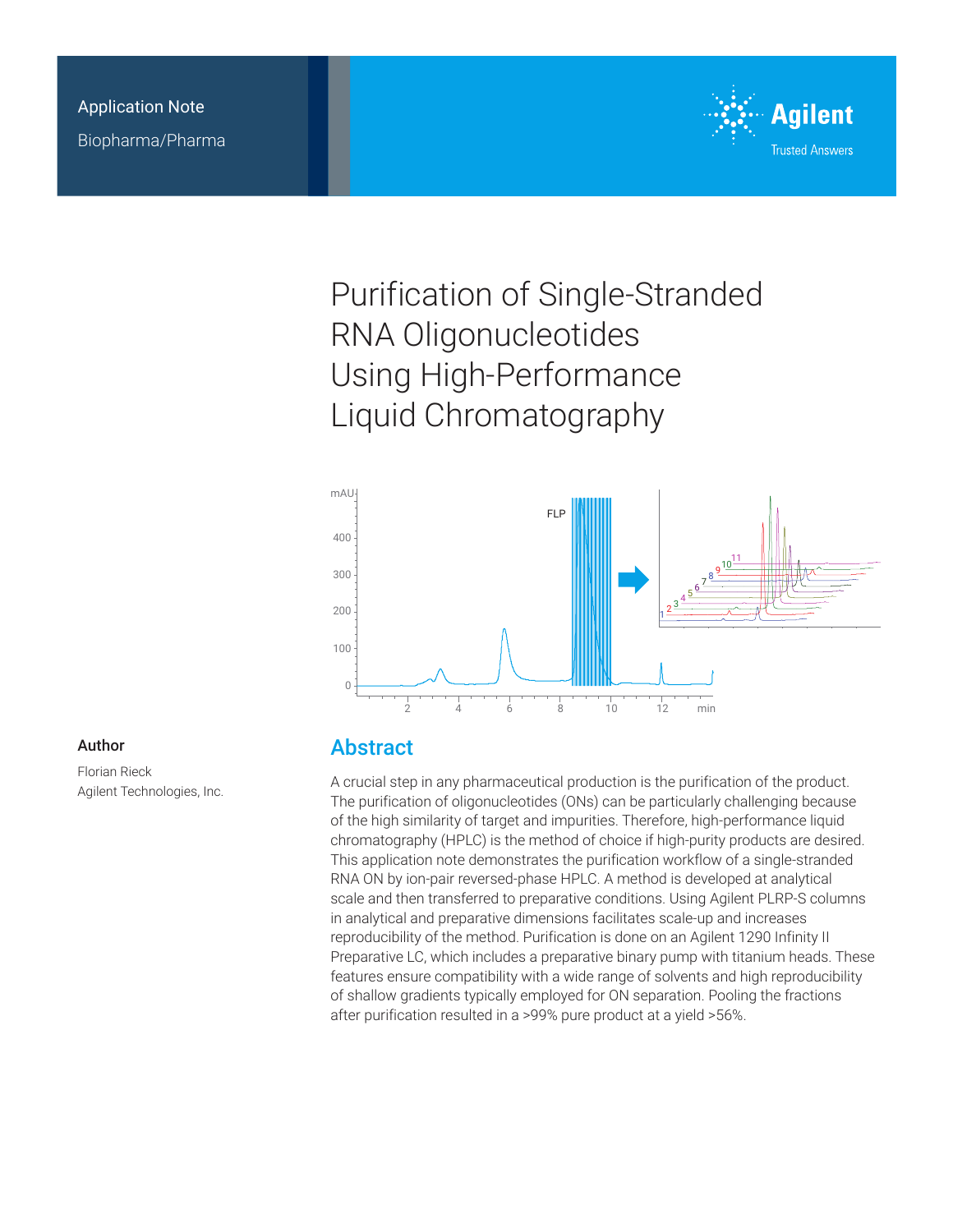## **Introduction**

Synthetic ONs are a class of compounds that have gained increasing interest over the last few years because of their use in biochemical research and as pharmaceuticals.1 The process of synthesizing ONs has become much more efficient since its implementation in the 1980s. However, even with 99% coupling efficiency, a 25mer ON synthesis will yield less than 80% of the desired product. By-products are, for example, truncations of the target ON that have a sequence length of N–1, N–2, etc. Separating these impurities from the target molecule becomes more challenging with increasing sequence length.

An established separation method for ONs is reversed-phase HPLC. This technique employs separation columns with particles of 10 µm diameter or less, enabling high resolution of the analytes. By adding ion-pair reagents to the eluent, retention of the polar ONs on the nonpolar stationary phase is enabled. The ion-pair reagents interact with the charged phosphate backbone of the ONs and render them less polar with increasing sequence length. Elution and separation still require shallow solvent gradients of 1% slope or less, which can pose a challenge to HPLC instruments.

This application note demonstrates the separation and purification of a single-stranded RNA ON by preparative HPLC. The 1290 Infinity II Preparative LC System features a binary pump that is capable of precise gradient mixing even at high flow rates, which improves reproducibility and confidence in the results. Titanium pump heads are compatible with a wide pH range and salt concentration, stretching the range of applications that can be run on the instrument.

Method development is done at an analytical scale, then transferred to preparative conditions with added fraction collection. All experiments are conducted using PLRP-S columns, which are available in both analytical and preparative dimensions and thus enable easy scale-up and high reproducibility from analytical to preparative purification conditions.

## **Experimental**

#### Instrumentation

The Agilent 1290 Infinity II Preparative LC System consisted of the following modules:

- Agilent 1290 Infinity II Preparative Binary Pump (G7161B)
- Agilent 1290 Infinity II Preparative Open-Bed Sampler/Collector (G7158B)
- Agilent 1260 Infinity II Variable Wavelength Detector (G7114A)

Analytical method development and fraction reanalyses were conducted on an analytical system comprising the following modules:

- Agilent 1260 Infinity II Binary Pump (G7112A)
- Agilent 1260 Infinity II Vialsampler (G7129A)
- Agilent 1260 Infinity II Multicolumn Thermostat (G7116A)
- Agilent 1260 Infinity II Diode Array Detector WR (G7115A)

#### Columns

- Analytical column: Agilent PLRP-S 100 Å, 4.6 × 150 mm, 8 µm (part number PL1512-3800)
- Preparative column: Agilent PLRP-S 100 Å, 25 × 150 mm, 8 µm (part number PL1212-3800)

#### **Software**

Agilent OpenLab CDS ChemStation edition for LC and LC/MS Systems, Rev. C.01.10 [239] or later versions

#### Chemicals

Hexylamine >99% for synthesis, acetic acid >99% ReagentPlus, and analytical-grade urea were purchased from Sigma-Aldrich (Taufkirchen, Germany). LC-grade acetonitrile was purchased from Merck (Darmstadt, Germany). Fresh ultrapure water was obtained from a Milli-Q Integral system equipped with a 0.22 µm membrane point-of-use cartridge (Millipak).

Mobile phase A was prepared freshly according to the following protocol: Prepare 450 mL of water, add 2.86 mL of acetic acid and 6.57 mL of hexylamine. Adjust pH to 7. Transfer solution to a 500 mL volumetric flask and fill to volume with water. For denaturing conditions, 10% (w/v) of urea was added to the buffer2 to enhance the separation on preparative scale.

#### Sample

The sample to be purified was a crude synthetic, all-2'-O-methylated 22-mer oligonucleotide synthesized by Agilent NASD (Boulder, Colorado, USA) with the following sequence: 5'-aaaagcaccgacucggugccac-3'.

The sample was desalted and lyophilized before shipment. A fresh solution of 5 mg/mL in mobile phase A was prepared immediately before analysis.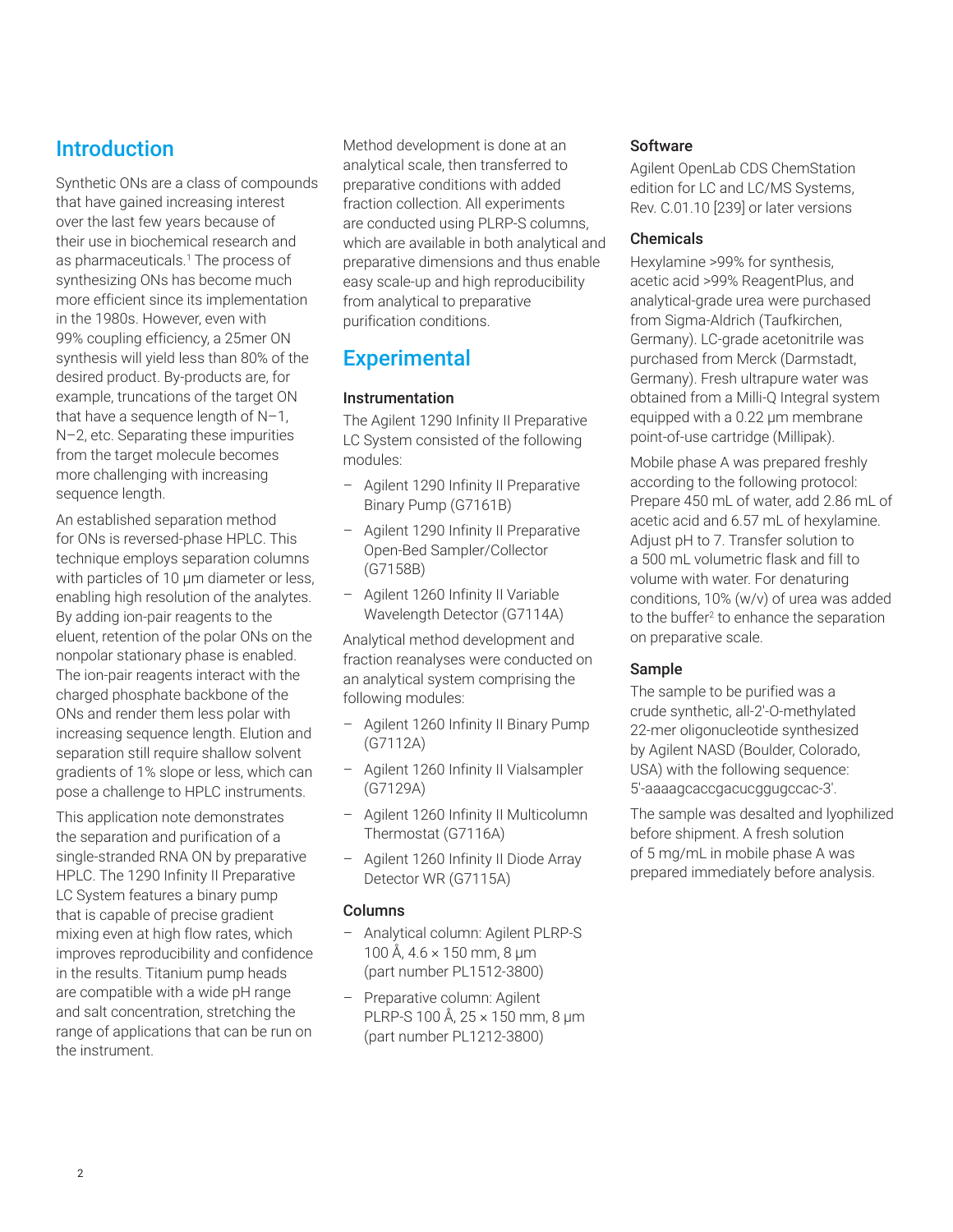## Results and discussion

#### Analytical separation

The separation method was optimized on an analytical system using a sample concentration of 2 mg/mL. The optimized method was then scaled to preparative conditions using an HPLC method transfer calculator.<sup>3</sup> As the mobile phase and column under preparative conditions were not amenable to temperature control, urea was added to the mobile phase to act as a chaotropic, or denaturing, agent.

[Figure 1](#page-2-0) shows a chromatogram of the separation under preparative conditions. A total sample amount of 20 mg on column was well separated. Fraction collection was set to peak-based, collecting time slices of nine seconds width. This fraction mode enabled targeted collection of the full-length product (FLP) peak, based on signal threshold and slope. The combination of peak-based collection with time slices divided the FLP peak into 11 slices. These can be analyzed with respect to purity and product content to decide which fractions need to be pooled to meet purity and yield demands of the purification process.

#### Method settings

Table 1. Chromatographic parameters for purification.

| Parameter                  | Value                                                                                                                                              |
|----------------------------|----------------------------------------------------------------------------------------------------------------------------------------------------|
| Mobile Phase               | A) 0.1 M Hexylammonium<br>acetate in water, $pH = 7.0$ ,<br>+ 10% urea<br>B) Acetonitrile                                                          |
| <b>Flow Rate</b>           | 30 mL/min                                                                                                                                          |
| Gradient                   | Time (min)<br>%B<br>32<br>U<br>32<br>0.26<br>10.10<br>42<br>11.09<br>100<br>12.07<br>100<br>13.06<br>32<br>Stop time: 14 min<br>Post time: 1.5 min |
| <b>Injection Volume</b>    | 4,000 µL                                                                                                                                           |
| Temperature                | Ambient                                                                                                                                            |
| <b>UV Detection</b>        | 260 nm<br>No reference<br>5 Hz data rate                                                                                                           |
| <b>Fraction Collection</b> | Peak-based from 7.0 to 12.0<br>min, collecting 9 s time slices<br>UV threshold: 5 mAU<br>UV upslope: 2 mAU/s<br>UV downslope: 1 mAU/s              |

<span id="page-2-1"></span>Table 2. Chromatographic parameters for fraction reanalysis.

| Parameter               | Value                                                                                                                |
|-------------------------|----------------------------------------------------------------------------------------------------------------------|
| Mobile Phase            | A) 0.1 M Hexylammonium<br>acetate in water, pH = 7.0<br>B) Acetonitrile                                              |
| <b>Flow Rate</b>        | 1 mL/min                                                                                                             |
| Gradient                | Time (min)<br>%B<br>28<br>U<br>36<br>8<br>9<br>100<br>10<br>100<br>11<br>28<br>Stop time: 11 min<br>Post time: 6 min |
| <b>Injection Volume</b> | $10 \mu L$                                                                                                           |
| Temperature             | 80 °C                                                                                                                |
| <b>UV Detection</b>     | 260/4 nm<br>Reference 360/100 nm<br>5 Hz data rate                                                                   |



<span id="page-2-0"></span>Figure 1. Chromatogram (UV 260 nm) of a 4 mL (20 mg on column) injection on the preparative column. Blue bars represent fraction collection of 9-second time slices.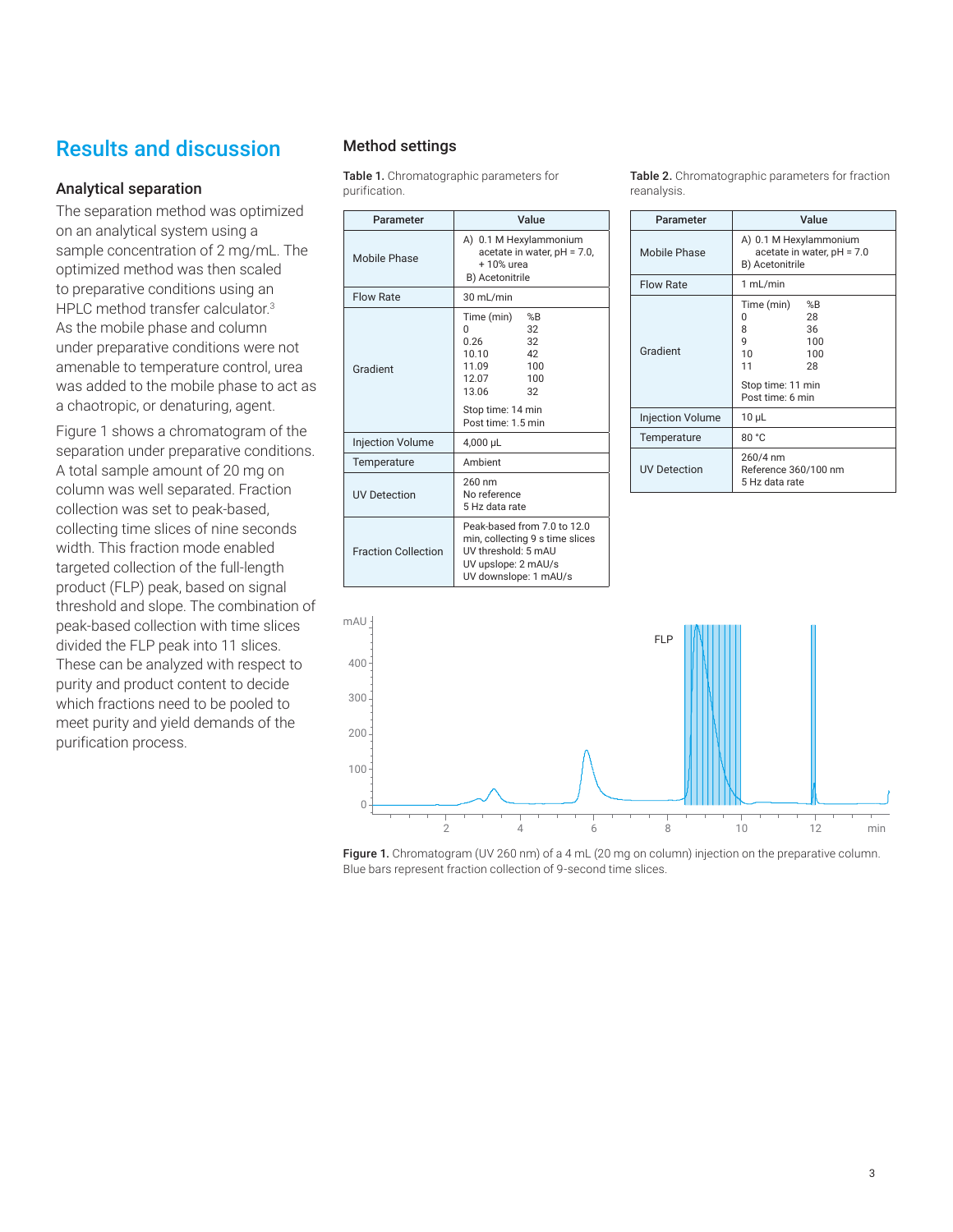Fraction reanalysis was carried out on an analytical HPLC system using the same stationary phase. To increase resolution, separate possible aggregates, and accelerate the analysis, the column and solvent were thermostatted to 80 °C and the gradient adjusted accordingly (see [Table 2\)](#page-2-1). All fractions collected over the elution of the FLP were reanalyzed and evaluated with respect to purity, measured by peak area percentage. [Figure 2](#page-3-0) shows a chromatogram overlay of all fraction reanalyses.

By injecting the crude sample and comparing peak areas at different dilutions with the fraction reanalysis, the FLP content in each fraction was calculated. With purity and content of the FLP determined, a pooling diagram and table can be created, which helps in judging which fractions to pool when a given purity or yield of the FLP needs to be achieved. Figure 3 shows the pooling diagram and table for the 11 fractions of the FLP. As expected, purity is highest in the center of the peak, whereas FLP mass is decreasing towards the tail. The pooling table quickly shows which fractions can be pooled if a minimum purity must be achieved and the yield is to be maximized. If, for example, the workflow requires minimum 99% purity, fractions 3 to 7 can be pooled and a yield of 56.3% be achieved.



<span id="page-3-0"></span>Figure 2. Chromatogram overlay (UV 260 nm) of the reanalysis of 11 fractions collected over the FLP.



Figure 3. Pooling diagram and table for the 11 fractions of the FLP. Sorting fractions by purity, the pool to achieve highest yield at a given purity can easily be determined.